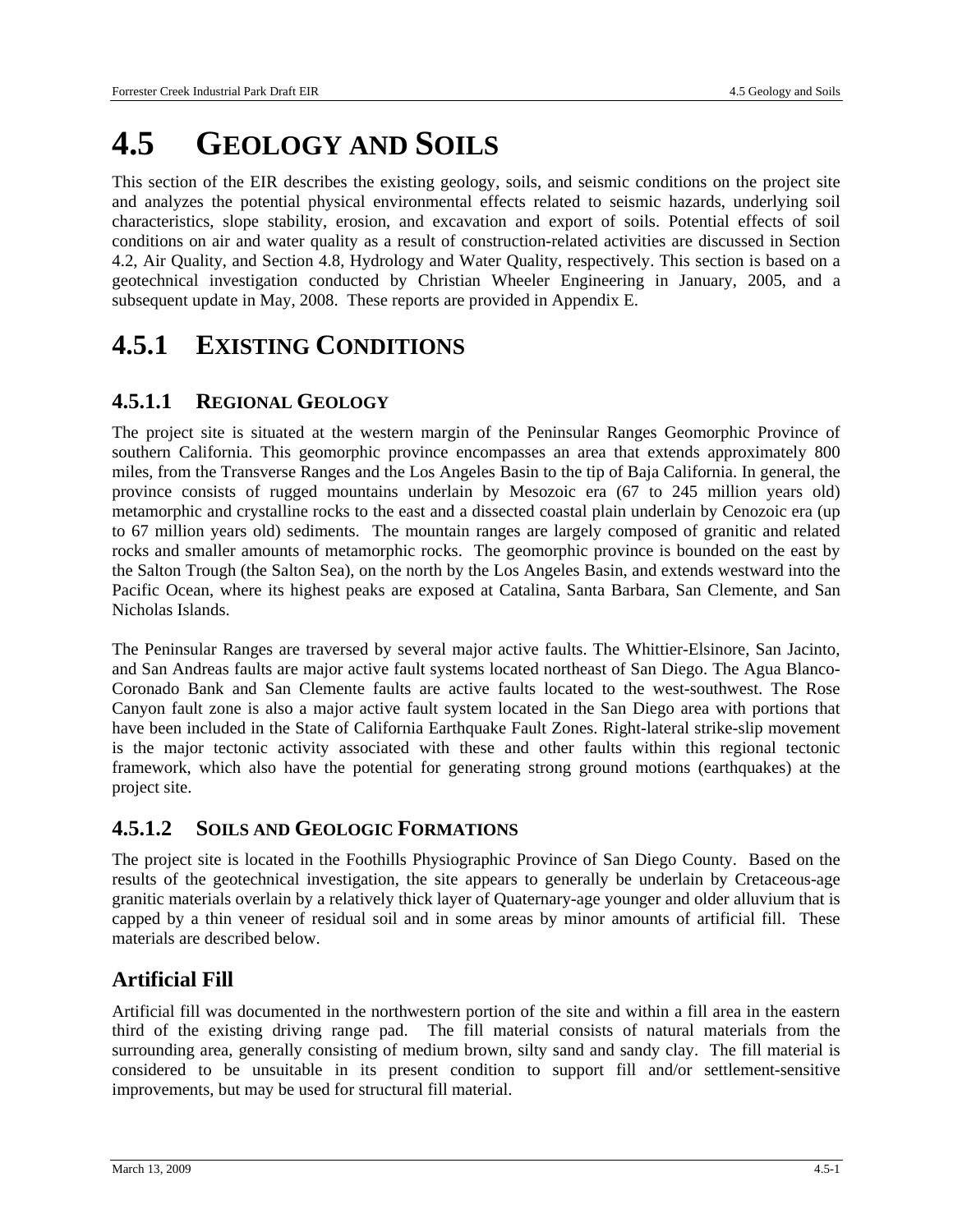### **Residual Soil**

Natural residual soils were observed on the majority of the southern and western portions of the site. The residual soil has a thickness ranging from two to five feet and generally consists of medium brown, silty sand and clayey sand that is typically loose and damp. The residual soil is considered to be unsuitable in its present condition to support fill and/or settlement-sensitive improvements, but may be used for structural fill material.

#### **Younger Alluvium (Qyal)**

Quaternary-age younger alluvial deposits were encountered throughout the project site and extended to a depth of 18 feet below existing grade in some areas. The younger alluvium consists of medium brown, silty sand overlying a dark brown to medium reddish brown sandy clay and light grayish-brown to reddish-brown clayey sand. The younger alluvium materials were generally damp to moist above the perched water table and saturated below. These materials are considered to be unsuitable in their present condition to support fill and/or settlement-sensitive improvements.

### **Older Alluvium (Qoal)**

Quaternary-age older alluvial deposits were encountered in the southeast and northwest corners of the project site. Within these areas, the older alluvial material was found below the younger alluvial material at depths ranging from six to nine feet below existing grade. The older alluvium consists of light grayishbrown to light reddish-brown, clayey sand. The older alluvium materials were generally moist above the water table and saturated below. The older alluvial materials are considered to be suitable in their present condition to support fill and/or settlement-sensitive improvements.

### **Granitics (Kgr)**

The site is ultimately underlain by Cretaceous-age granitic materials associated with the Southern California Batholith. The uppermost layers of the encountered granitics were highly weathered or decomposed. The granitics consisted of reddish-brown and medium grayish-brown, silty sands that were moist and dense to very dense. The upper 15 to 20 feet of the underlying granitic materials would be rippable and non-rippable below this depth. Blasting would be required to make cuts in the non-rippable range.

#### **4.5.1.3 FAULTING AND SEISMICITY**

Ground shaking as a result of earthquakes is a potential hazard throughout southern California. The intensity of ground shaking at any particular site and relative potential for damage from this hazard depends on the earthquake magnitude, distance from the source (epicenter), and the site response characteristics (ground acceleration, predominant period, and duration of shaking).

Based on site reconnaissance, evidence obtained in exploratory excavations and a review of published geologic maps and reports, no major faults are known to traverse the project site and the project site is not located on any known active or potentially active fault traces.

A review of available geologic maps indicates that the active Rose Canyon Fault Zone is located approximately 12 miles west of the project site. Other active fault zones in the region that could possibly affect the project site include the Coronado Bank Fault Zone to the southwest and the San Jacinto, Elsinore and San Andreas Fault Zones to the northeast. Portions of the Rose Canyon Fault have been included in a California Geologic Survey Earthquake Fault Zone. A maximum credible seismic event of magnitude 6.9 is postulated for the Newport-Inglewood (offshore) and the Rose Canyon Faults.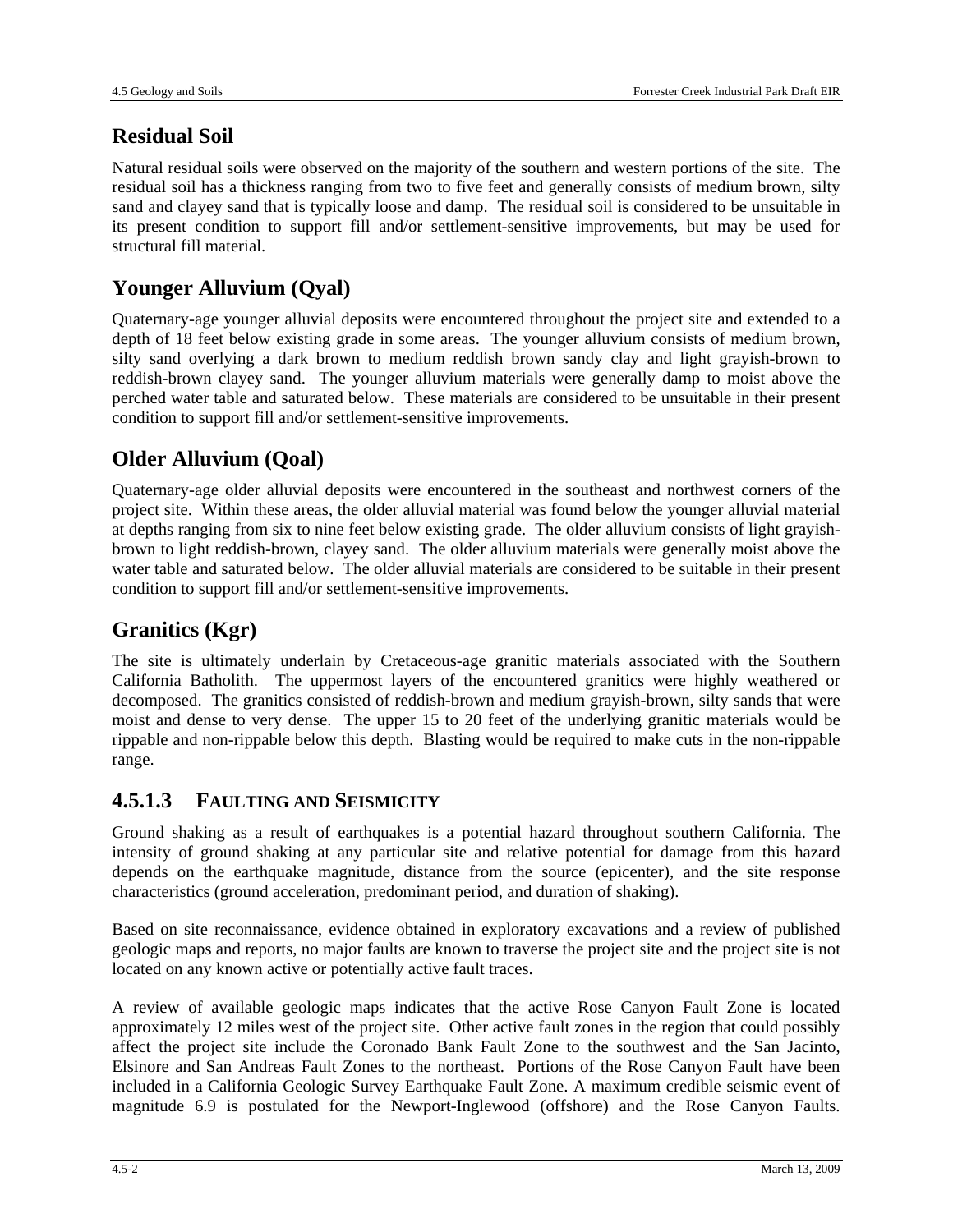Table 4.5-1 presents the earthquake events and site accelerations for the five most significant faults considered most likely to subject the site to ground shaking. However, the seismic risk at the site is not considered significantly greater than that of the surrounding developments.

In the event of a major earthquake on any of the faults listed in Table 4.5-1 or other significant faults in the southern California area, the site could be subjected to slight to moderate ground shaking. With respect to this hazard, the site is considered comparable to others in the general vicinity. While listing peak accelerations is useful for comparison of potential effects of fault activity in a region, other considerations are important in seismic design, including the frequency and duration of motion and the soil conditions underlying the site.

| <b>Fault Name</b>            | <b>Distance from Site</b><br>(miles) | <b>Maximum Magnitude</b><br><b>Earthquake</b> | <b>Maximum Ground</b><br><b>Acceleration</b> (acceleration<br>due to gravity) |
|------------------------------|--------------------------------------|-----------------------------------------------|-------------------------------------------------------------------------------|
| Rose Canyon                  | 12                                   | 6.9 magnitude                                 | $0.17$ g                                                                      |
| Coronado Bank                | 25                                   | 7.4 magnitude                                 | $0.12$ g                                                                      |
| Elsinore-Julian              | 29                                   | 7.1 magnitude                                 | $0.09$ g                                                                      |
| <b>Earthquake Valley</b>     | 34                                   | 6.5 magnitude                                 | $0.06$ g                                                                      |
| Newport-Inglewood (Offshore) | 34                                   | 6.9 magnitude                                 | $0.08$ g                                                                      |

**Table 4.5-1. Potential Impact of Regional Active Faults at Project Site** 

Source: Christian Wheeler Engineering, 2005

#### **4.5.1.4 LANDSLIDES AND SLOPE STABILITY**

Areas having the potential for earthquake-induced landslides generally occur within areas of previous landslide movement, or where local topographic, geological, geotechnical, and subsurface water conditions indicate a potential for permanent ground displacements. According to the geotechnical report prepared for the proposed project site, the northeastern portion of the project site, adjacent to Cuyamaca Street, is considered to be "marginally susceptible" to slope instability hazards due to gentle to moderate slopes where the slope angles are less than 15 degrees. The southwestern portion of the project site is considered to be "generally susceptible" to slope instability hazards. Slopes within this area of the project site are considered at or near their stability limits due to steep slopes and can be expected to fail locally when adversely modified. This area is located outside of known landslides, but contains unstable slopes that may be underlain by weak materials and/or adverse geologic structure. According to the geotechnical report, the potential for deep-seated landsliding within the project site is considered to be very low based on the stable nature of the underlying granitic rock and the relatively moderate inclines of the on-site slopes.

#### **4.5.1.5 LIQUEFACTION**

Liquefaction typically occurs when a site is located in a zone with seismic activity, on-site soils are cohesionless, groundwater is encountered within 50 feet of the surface, and soil relative densities are less than about 70 percent. If all four previous criteria are met, a seismic event could result in a rapid pore water pressure increase from earthquake-generated ground accelerations. The potential for liquefaction occurring at the site is considered to be very low due to the soil density, grain size distribution and the absence of shallow groundwater conditions of the near-surface soils.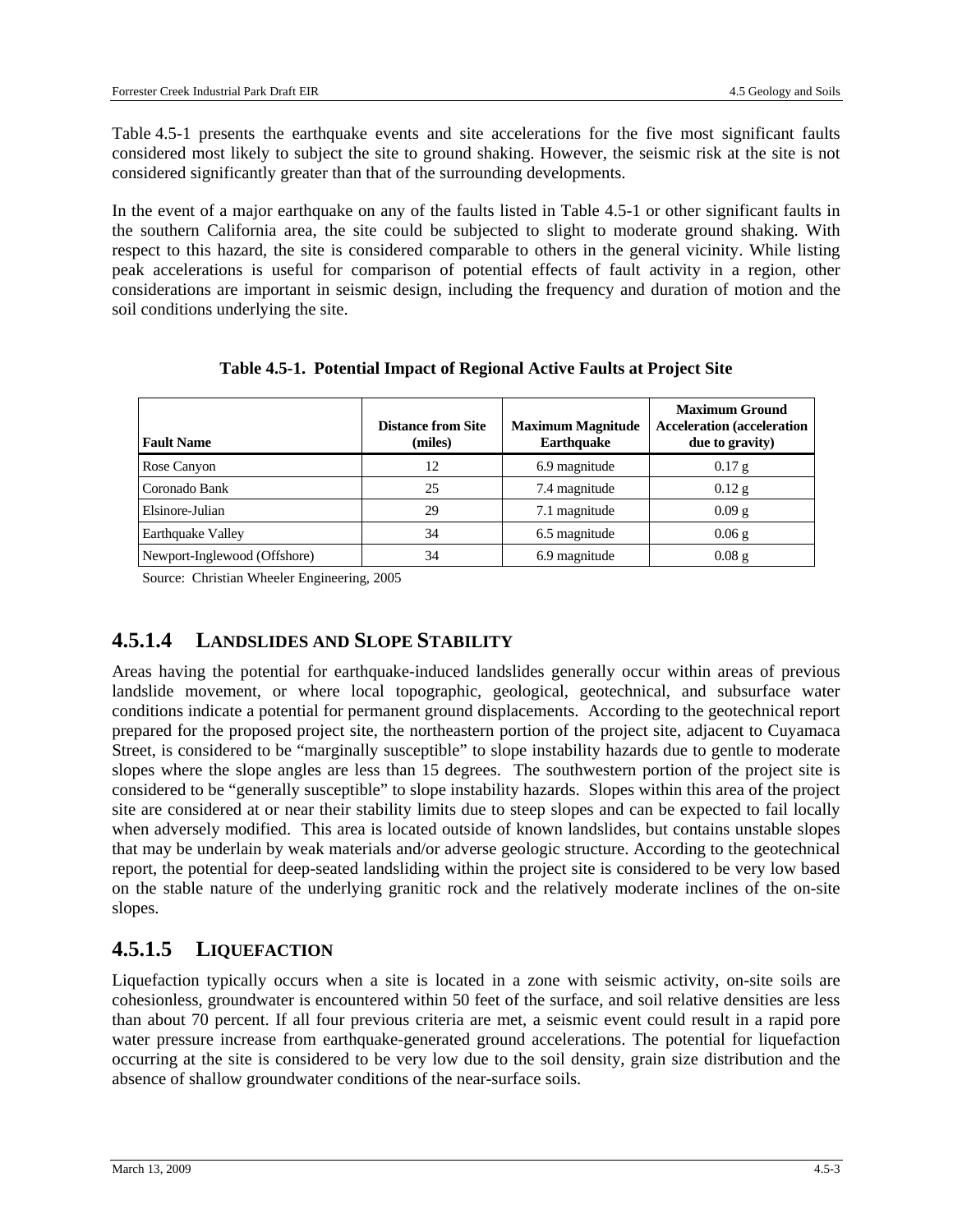#### **4.5.1.6 GROUNDWATER**

Perched groundwater was encountered within the younger alluvium above some of the underlying granitic materials. The groundwater was observed at depths ranging from approximately 12 to 12.5 feet below the existing site grades within the northeast portion of the site, adjacent to Forrester Creek.

#### **4.5.1.7 TOPOGRAPHY**

Topographically, the project site is characterized by gently sloping areas throughout the majority of the site, and relatively high, steeply sloping areas in the northwestern and southeastern portions of the site. According to the grading plan, the site varies in elevation by approximately 20 feet, and slopes from elevations of 370 feet above mean sea level (AMSL) along the southern and western site boundaries to a low point of approximately 350 feet AMSL at the northeastern corner of the site.

# **4.5.2 REGULATORY FRAMEWORK**

Regulations pertaining to water quality impacts that may result from erosion are included in Section 4.8, Hydrology and Water Quality, of this EIR, while the regulatory framework pertaining to geology, soils and related hazards is described below.

#### **4.5.2.1 FEDERAL**

#### **Uniform Building Code**

The Uniform Building Code (UBC) is a model building code that provides the basis for the California Building Code (CBC). The UBC defines different regions of the United States and ranks them according to their seismic hazard potential. There are four types of these regions, which include Seismic Zones 1 through 4, with Zone 1 having the least seismic potential and Zone 4 having the highest seismic potential. The proposed project site is located in Seismic Zone 4.

#### **4.5.2.2 STATE**

#### **California Building Code**

California law provides a minimum standard for building design through the CBC. The CBC is based on the UBC, with amendments for California conditions. Chapters 17 and 17A of the CBC contain specific requirements for seismic safety. Chapters 18 and 18A of the CBC regulate excavation, foundations, and retaining walls. Chapter 33 of the CBC contains specific requirements pertaining to site demolition, excavation, and construction to protect people and property from hazards associated with excavation cave-ins and falling debris or construction materials. Appendix J of the CBC regulates grading activities, including drainage and erosion control. Construction activities are subject to occupational safety standards for excavation, shoring, and trenching as specified in Cal-OSHA regulations (Title 8 of the California Code of Regulations [CCR]) and in Section A33 of the CBC.

#### **Seismic Hazards Mapping Act**

The California Geologic Survey, formerly the California Department of Conservation, Division of Mines and Geology (CDMG), provides guidance with regard to seismic hazards. Under CDMG's Seismic Hazards Mapping Act (1990), seismic hazard zones are to be identified and mapped to assist local governments in land use planning. The intent of this publication is to protect the public from the effects of strong ground shaking, liquefaction, landslides, ground failure, or other hazards caused by earthquakes.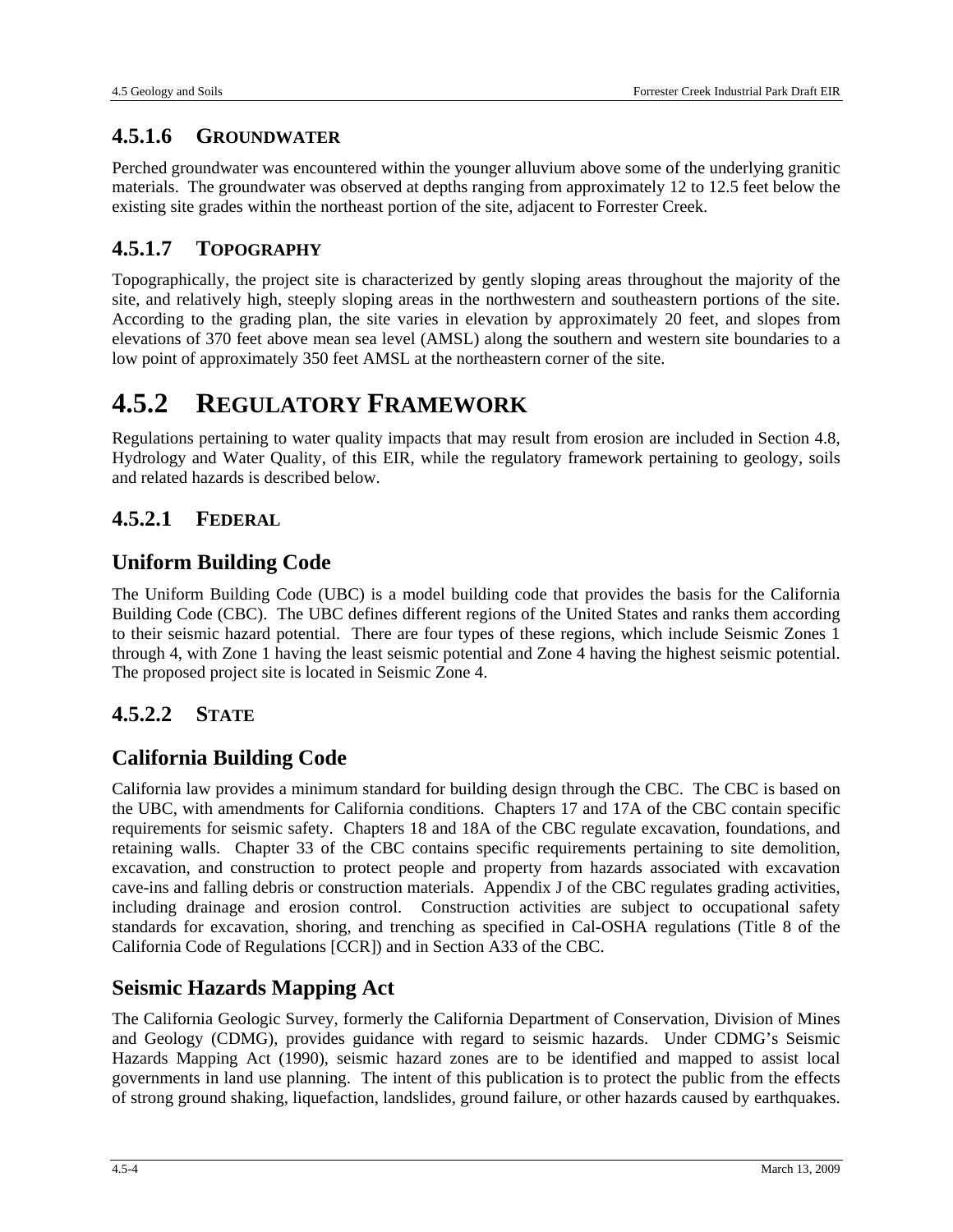In addition, CDMG's Special Publications 117, "Guidelines for Evaluating and Mitigating Seismic Hazards in California," provides guidance for the evaluation and mitigation of earthquake-related hazards for projects within designated zones of required investigations.

### **4.5.2.3 LOCAL**

### **City of El Cajon Municipal Code**

Title 15, Buildings and Construction, of the El Cajon Municipal Code sets forth rules, regulations, and minimum standards for buildings, lot grading, and construction activities. The California Building Code, 2007 Edition, is adopted by reference as the building code of the City for regulating the construction, erection, enlargement, repair, removal, demolition, occupancy, equipment, use, height, area and maintenance of all buildings and structures in the City.

### **4.5.3 IMPACT SIGNIFICANCE CRITERIA**

The proposed project would have a significant effect related to geology and soils if it would result in:

- Exposure of people or structures to geological hazards, including rupture of a known earthquake fault, strong seismic ground shaking, seismic-related ground failure, including liquefaction, and/or landslides;
- On- or off-site landslides, lateral spreading, subsidence, liquefaction or collapse from construction of project on a geologic unit or soil that is unstable or that would become unstable as a result of the project; and/or
- Substantial soil erosion or the loss of topsoil.

## **4.5.4 ISSUE 1 – GEOLOGIC HAZARDS**

*Would the project expose people or structures to geologic hazards, including rupture of a known earthquake fault, strong seismic ground shaking, or seismic-related ground failure, including liquefaction and/or landslides?* 

#### **4.5.4.1 IMPACT ANALYSIS**

#### **Fault Rupture**

The project site is not located on any known active or potentially active fault traces. The closest fault to the project site is the Rose Canyon Fault Zone located approximately 12 miles to the west. Other active fault zones in the region that could possibly affect the project site include the Coronado Bank, San Jacinto, Elsinore and San Andreas Fault Zones. Due to the distance of these faults from the project site, project construction would not result in ground surface rupture at any of these faults. As required by Chapter 15.04 of the City's Municipal Code, the proposed project would be constructed in compliance with the CBC, which contains specific requirements for seismic safety. Therefore, because no active faults are located on site and project construction would comply with the CBC, implementation of the proposed project would result in a less than significant impact associated with the rupture of a known earthquake fault.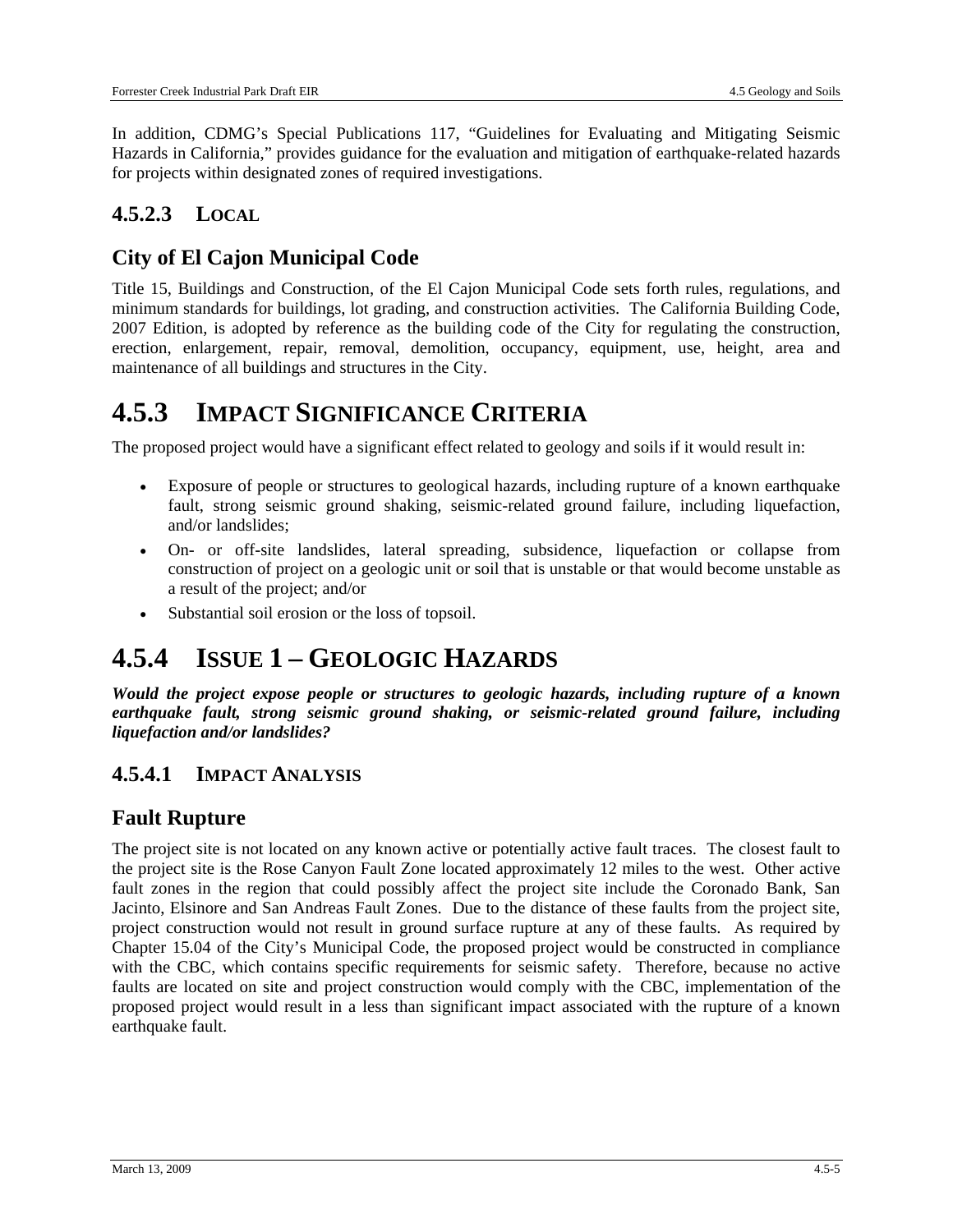### **Ground Shaking**

As previously discussed, the project site is located in a seismically active area that could experience slight to moderate ground shaking. Ground shaking has the potential to dislodge objects from walls, ceilings, and shelves, and to damage and destroy buildings and other structures. People in the area would be exposed to these hazards. The proposed project site would have the same potential for ground shaking as other land uses in the vicinity of the project site. The proposed project would minimize hazards associated with damage or destruction to buildings and other structures through compliance with the CBC, which includes specific structural seismic safety provisions. Therefore, impacts associated with ground shaking would be less than significant.

#### **Liquefaction**

Soil liquefaction occurs within relatively loose, cohesionless sands located below the water table that are subjected to ground accelerations from earthquakes. The potential for liquefaction occurring at the site is very low due to the soil density, grain-size distribution and the absence of shallow groundwater conditions. In addition, the proposed project would include the removal, moisture conditioning and, as necessary, compaction of on-site soils in conformance with the CBC. Therefore, impacts associated with liquefaction would be less than significant.

#### **Landslides**

No landslides were encountered during the geotechnical field investigation. Landslides are not known to exist on the property or at a location that would impact the proposed industrial development. Therefore, impacts associated with landslides would be less than significant.

#### **4.5.4.2 SIGNIFICANCE OF IMPACT**

Implementation of the proposed project would not result in exposing people or property to geologic hazards including fault rupture, ground shaking, liquefaction, or landslides.

#### **4.5.4.3 MITIGATION, MONITORING, AND REPORTING**

No significant impact is identified; therefore, no mitigation measures are necessary or recommended.

## **4.5.5 ISSUE 2 – UNSTABLE SOILS**

*Would the project be located on a geologic unit or soil that is unstable or that would become unstable as a result of the project, and potentially result in on- or off-site landslides, lateral spreading, subsidence, liquefaction or collapse?* 

#### **4.5.5.1 IMPACT ANALYSIS**

The geotechnical investigation prepared for the proposed project site identified that the on-site surficial soil units, including fill material, topsoil, subsoil, and younger alluvial deposits, are not considered suitable for support fill or and/or settlement-sensitive improvements in their present condition. Construction of the proposed project would result in a potentially significant impact associated with unstable soils.

As discussed in Section 4.5.4 above, the proposed project would not result in hazards from landslides or liquefaction.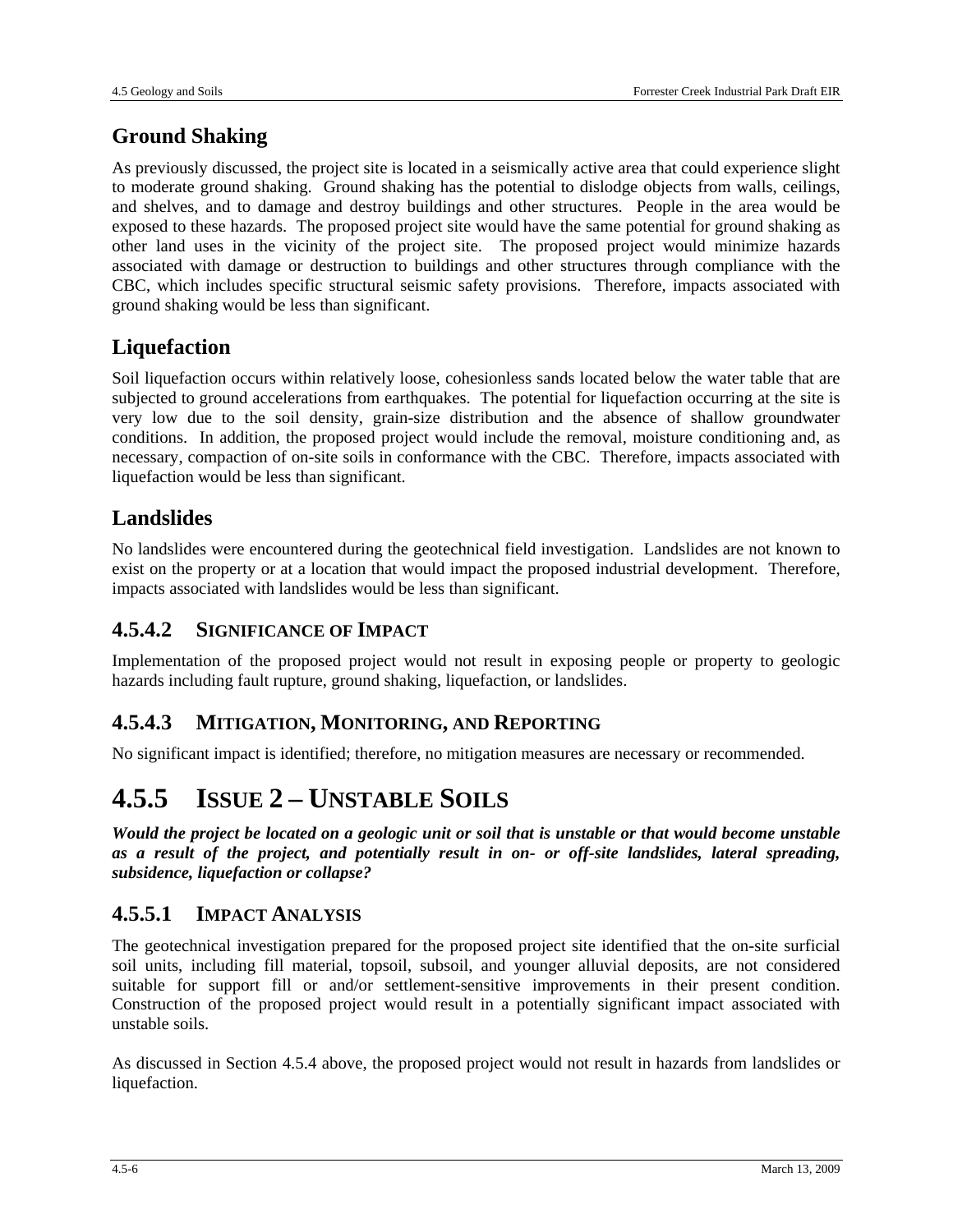#### **4.5.5.2 SIGNIFICANCE OF IMPACT**

Implementation of the proposed project would have a potentially significant impact associated with unstable soils because the proposed project site contains existing soil units that are not suitable for use as support fill or structures.

#### **4.5.5.3 MITIGATION, MONITORING AND REPORTING**

Implementation of the following mitigation measures would reduce impacts associated with unstable soil conditions to below a level of significance.

- *Geo-1* After site clearing and grubbing has been completed, all fill material, topsoil, subsoil, and younger alluvial deposits shall be removed in the areas to be graded or that will support settlement-sensitive improvements, in compliance with the CBC. In the areas where structures and streets are proposed, the younger alluvium shall be removed to the granitic bedrock, older alluvium, or at least two feet above the groundwater table, whichever is less. In areas that will be paved for parking or driveway access, material removal shall extend to a depth of four feet below subgrade.
- *Geo-2* Prior to placing any new fill soils or constructing any new improvements in areas that have been cleaned out to receive fill, the exposed soils should be scarified to a depth of 12 inches, moisture conditioned, and compacted to at least 90 percent relative compaction, in compliance with the CBC. In areas supporting fill slopes, keys should be cut into the competent supporting materials. The keys should be at least twelve feet wide and be sloped back into the hillside at least two percent.

Please refer to the Christian Wheeler Geotechnical Report (2005) pages 13 through 18, "Grading and Earthwork" recommendations for more detailed information regarding soil remediation (see Appendix E).

# **4.5.6 ISSUE 3 – SOIL EROSION OR LOSS OF TOPSOIL**

*Would the project result in substantial soil erosion or the loss of topsoil?* 

#### **4.5.6.1 IMPACT ANALYSIS**

Erosion could occur as a result of, and could be accelerated by, activities associated with the proposed project. Soil removal associated with grading and excavation activities would reduce soil cohesion. Furthermore, excavated soils would be temporarily stockpiled before redistribution on site, which would be potentially exposed to erosive forces such as wind and water.

#### **Wind Erosion**

#### **Construction**

As identified in Chapter 3.0, Project Description, grading and excavation of the proposed project site would occur over a three year period in three distinct phases. The grading, excavation and temporary stockpiling operation would have the potential to expose soils to wind erosion. However, as stated in Section 4.2, Air Quality, dust control measures would be implemented which would reduce the potential for fugitive dust emissions. These measures would be implemented in compliance with the City of El Cajon's Municipal Code and San Diego Air Pollution Control District (APCD) regulations. As identified in Section 4.2.3, dust control measures during project construction may include, but would not be limited to, the following: